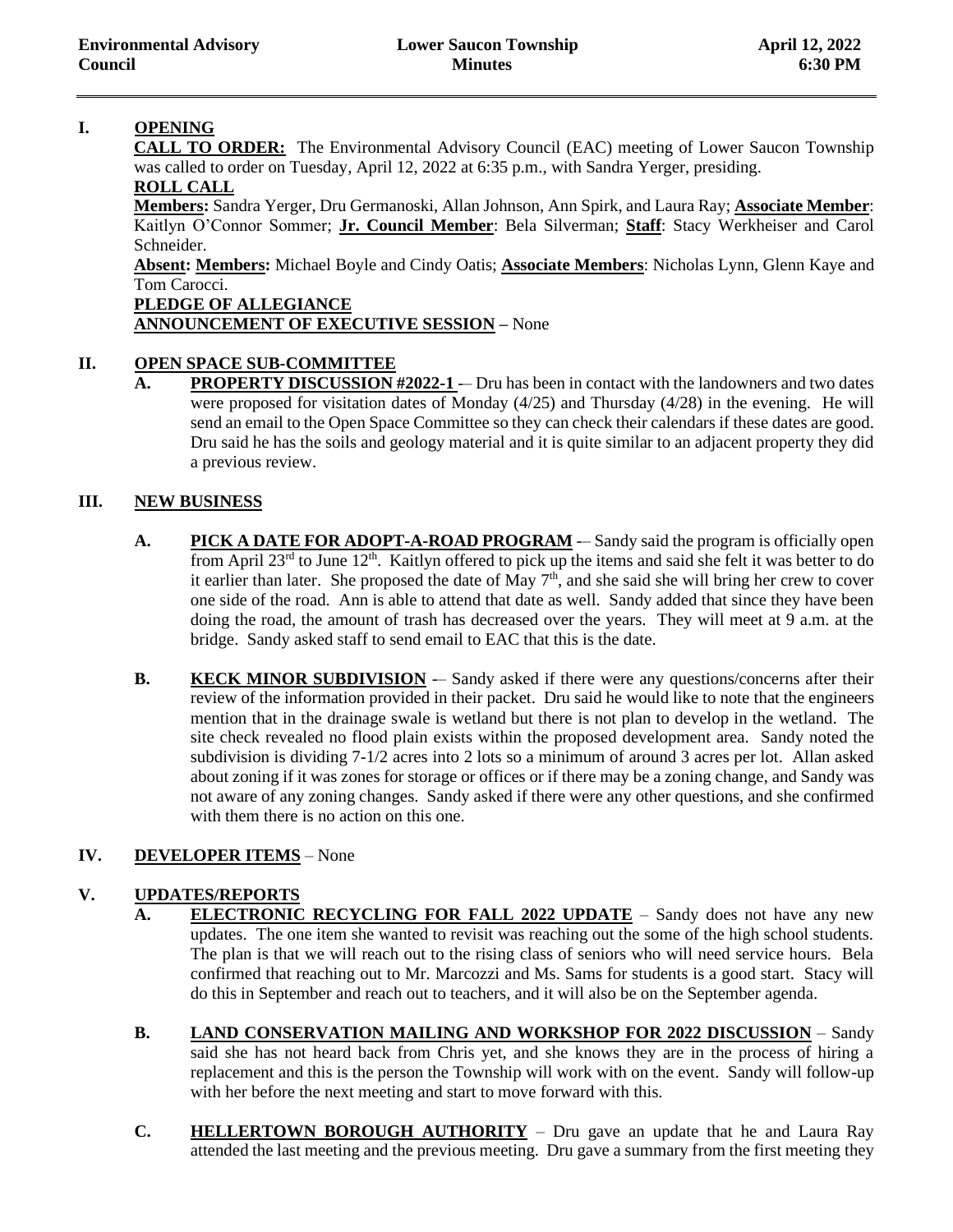#### **Environmental Advisory Council April 12, 2022**

attended. They identified the number of parcels, number of trees, species, etc. Dru raised the concern at that meeting that this sounded more like a logging plan than a forest management plan. He said they told him that a year prior, they had a hydrologist come to their meeting, and they recommended they speak with a forest manager. Dru said he again raised his concern at the last meeting, that it was a linear disconnected plan in the sense that there was a hydrologic plan developed by a hydrologist, and then a logging plan by loggers but there was no interaction, and the logger clearly was not trained in hydrology. At the last meeting, Frank Pazzaglia who is on the Borough Authority and the geomorphologist at Lehigh gave a very comprehensive presentation to the Borough Authority and that is where the linkage was made between forest management and hydrology. After he reviewed the regulations that were provided via email, and also the updated Chapter 180 that they just received today, it seemed to Dru, that the preamble statement says they want to manage these forests properly, and in fact, forest management logging seems to be encouraged. He feels a prudent thing to do is to wait until they develop a plan because there is nothing at this time to review. He suggests that when a plan is submitted to the Township, that he asks Frank Pazzaglia to come to an EAC meeting to present what their plan is and to contextualize it within the framework of wise land management, water resource protection, etc. He thinks they will then have a better opportunity to review it. He said it will still be up to the water authority to decide what to do by way of developing an actual plan of logging with actual locations within the watershed planned as target areas for logging. He said the watershed authority are clearly still in conversation about what they are going to do. Laura added that they had mentioned at the last meeting that they wished they would have asked the logger to look at lots in a different order. She said they do have it on their agenda again tomorrow evening at 6:00 p.m. to address the logging plan at the Borough Authority Building. Laura said she reached out to Durham Township's EAC because she read something the Buck County Herald about a recent change they did and they told her that long ago, the EAC used to review logging plans when they came in and that went away, sort of like LST. She said EAC in LST used to see them all the time, and she has not seen plans come through EAC. She said Durham made a change so they have a chance to review. She said they also said they have a difference in their ordinance that they require a plan to be made a by a certified forester, not a logger. She said they saw a logger's plan, and they will make money cutting the good trees as opposed to a forester who is more for forest management. Laura reviewed our ordinance and said there is not a whole lot in there, and she didn't see that we require a permit. She said it seems they can submit their plan and do whatever it says. Sandy said there is no permit fee to her understanding, but the Zoning Officer does go out and make sure they comply. Sandy said most of the ordinance is dealing with water protection. Laura said it seems like it is the state standard, and Sandy said it is. Sandy said that the state advises. She said Laura can review it online. Kaitlyn added that she likes the idea of them coming through EAC if that is something……Sandy said they do submit a plan to the Zoning Officer, and she said she does not see a problem with that. Sandy said she is not aware that they have submitted anything yet. Allan referenced about the Erosion and Sedimentation Pollution Control Plan and referenced PA Code Chapter 102 shall also satisfy the requirements for the logging plan. He asked about when a house is built, there is a Northampton County agency that has to come out and inspect it to make sure that any soil movements they made…...is that organization going to have to come out and review the roads that they build? Sandy asked if he was referring to the Northampton County Conservation District (NCCD)? Allan said yes. Sandy was not sure as that would not be in our ordinance. Allan said if PA has the higher authority, usually everything in the state develops from their rules. Sandy said that is why when ours was too strict according to their timbering ordinances, ours was struck down. Allan said you would think the NCCD would be part of this PA law. Sandy said they do go by the Conservation District and state so it would have to comply with both. Laura asked if they review it? Sandy said our Zoning Officer would have to make sure it is in compliance. Allan asked what his experience is with timbering and logging, and Sandy said it is more with sediment and erosion that they are worried about, and that is predominately what is in both the state and county as they do not want any runoff or issues. Allan asked Dru when he attended the meeting if it was the water authority's idea to do this to raise money or did the timbering company show up to offer money? Dru said he believed they were interested in managing the watershed for long-term forest health and watershed protection, water resource protection. Frank Pazzaglia has had some students